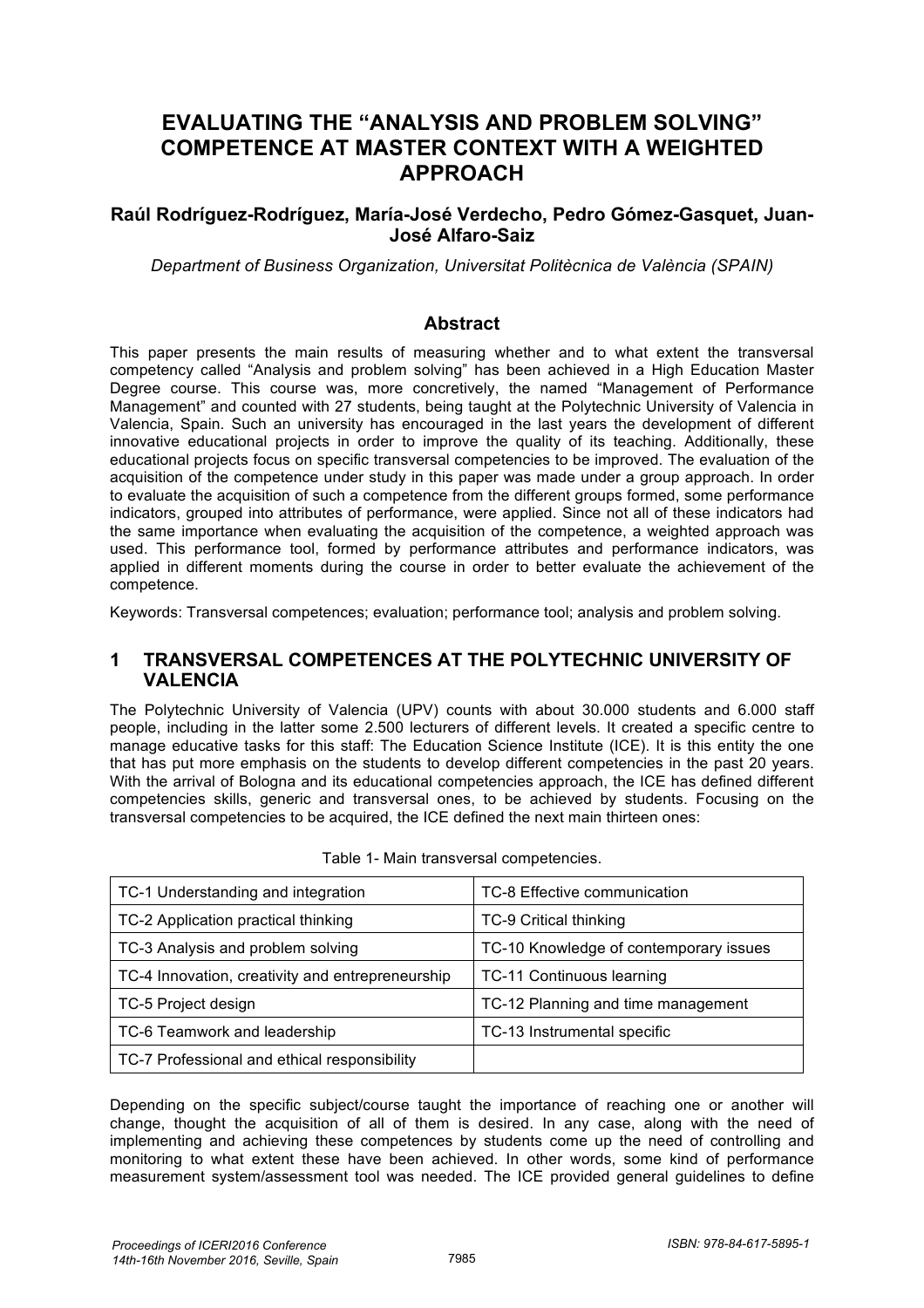rubrics in order to measure the achievement of transversal competencies; however, it has been detected that the personalisation of the developed rubrics to the specific course that they are applied to it would benefit to the own measurement process and obtained results. The idea is to define weights for different attributes defined within a rubric established at the PIME project in order to better measure transversal competencies. The PIME project is a teaching innovation project formed by 8 teachers from the UPV and promoted by the ICE, whose main aim is to allow teachers to develop common tools and mechanisms for improving the teaching quality level.

This paper focuses on presenting a weighted approach tool for measuring how a specific competence has been achieved in a course called "Management of Performance Management", which counted with 27 students and was taught within the Master of Advanced Engineering Production, Logistics and Supply Chain (MUIAPLCS). The MUIAPLCS is an official UPV postgraduate (Master) degree, which is inside the Industrial Production Engineering doctorate programme. The MUIAPLCS is a one-year programme, where the students must successfully overcome 60 ECTS credits and develop a final master thesis.

Then, this paper is structured as follows: in the next point presents a brief introduction to the evaluation of competences in groups; then, the weighted assessment tool (rubric) is presented; then, the main results of applying such a weighted rubric are developed; finally, the main conclusions are presented.

# **2 EVALUATING COMPETENCIES IN GROUPS**

When evaluating any learning process it is important to bear in mind what it is learnt, how it is learnt and under what circumstances is learnt [1]. Then, within the current EEES there are different key points that should direct to docents to potentiate certain skills and abilities from the students. In this context, it is of high relevance to accomplish that students, when working in a group, are motivated and participate as ECUANIME as possible in the activities to be performed.

However, evaluation of group activities is not easy, and it has been determined that, probably, the best way of evaluating the performance of a group is to provide a global mark for the group and then the own members of the group determine the final mark for each individual [2], [3].

Even thought the MUIAPLCS incorporated its own tools, both qualitative and quantitative, to measure general and specific competencies, there was still a need to create a tool that would be the same one to measure the same competency and therefore a basis to compare would be available too.

Considering these points, the group of teachers forming the PIME project designed a scoring rubric adapted to measuring the Analysis and Problem Solving transversal competence. The lack of previous culture on transversal competence analysis represented the major issue when creating a tool that simultaneously helps to describe the concept itself and to provide a score to students.

The next point presents the developed rubric; its main structure and the weighted approach designed in order to better evaluate the achievement of the transversal competency.

## **3 WEIGHTED ASSESSMENT TOOL**

The use of scoring rubrics as a measurement method has different inherent considerations [4]. In order to design a rubric for a transversal competence, the members of the ICE project considered that the rubric should:

- Be applicable in a context of either high or low number of students.
- Be possible to use in different subjects and programs.
- Avoid ambiguity.
- Help to differentiate the students evaluated at least in 3 groups (Target achieved, on track to meet the target, target not achieved). Introducing least possible error.
- Be a self-assessment tool.
- Chart data easily in a 1-10 scale.

As a result of this work, the proposed rubric developed and its final version is shown in Table 2.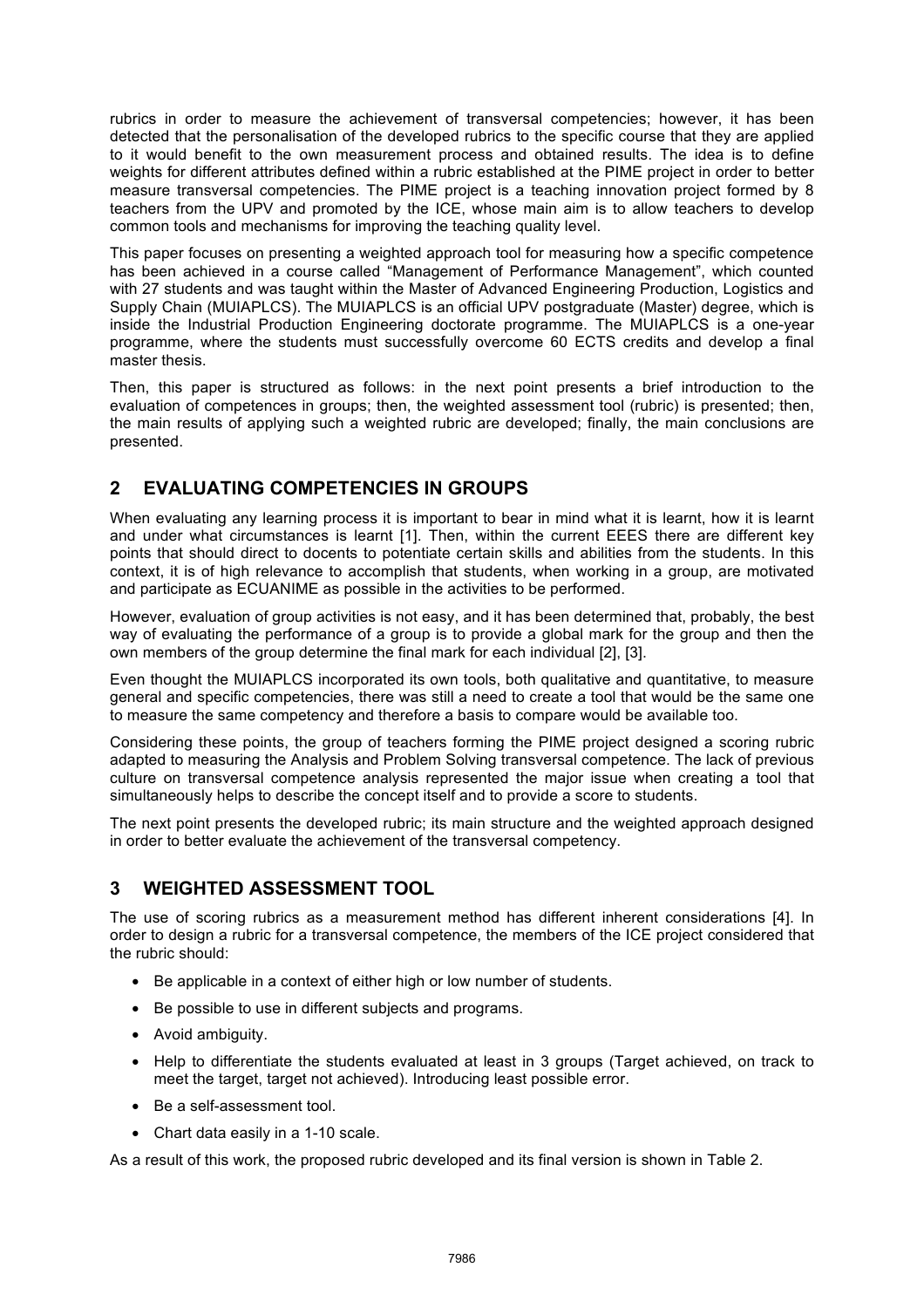|                |                                                                                                                | 1 | 2 | 3 | <b>GROUP</b> |
|----------------|----------------------------------------------------------------------------------------------------------------|---|---|---|--------------|
|                | Analyses the causes and effects of problems from a global<br>long-term approach                                |   |   |   |              |
| 1              | Sets the context of the problem                                                                                |   |   |   |              |
| $\overline{2}$ | Defines the problem to solve describing clearly and concisely the<br>facts (data) and most important variables |   |   |   |              |
|                | Applies advanced search criteria information for<br>troubleshooting and evaluates the quality of information   |   |   |   |              |
| 3              | Validates the model or contrast the data problem                                                               |   |   |   |              |
| 4              | Generalizes or extends the problem                                                                             |   |   |   |              |
| 5              | Analyses valuable literature                                                                                   |   |   |   |              |
|                | Organized in a systematic way to work decision                                                                 |   |   |   |              |
| 6              | Establishes a scientific system to analyse and propose solutions                                               |   |   |   |              |
| $\overline{7}$ | Learned methods are adapted to the case                                                                        |   |   |   |              |
|                | Evaluates possible solutions as viable scientific and technical<br>difficulty of implementation                |   |   |   |              |
| 8              | The solution is clearly exposed                                                                                |   |   |   |              |
| 9              | The solution is adapted to be used in a real environment                                                       |   |   |   |              |
| 10             | Proposes alternative solutions                                                                                 |   |   |   |              |

#### Table. 2 - Generic rubric.

The rating on the scale is quantitative (0-10), and its equivalent is:

- − 10-9: Excellent.
- − 8.99-8: Very Good.
- − 7.99-6: Good.
- − 5.99-5: Pass.
- − Under 5: Insufficient.

As it can be seen, four blocks have been established according to the suggestion made by [6] for the assessment of this competence in the level corresponding with postgraduate course. Each of these four blocks contains between 2 and 3 dimensions.

This rubric, as it is above presented, was used in other courses from the MUIAPLCS obtaining good and interesting results. However, it was thought that more could be done to improve such a rubric and then a performance measurement approach was applied. The four blocks could be seen as attributes of performance and the associated dimensions as performance indicators. Since not all of these indicators had the same importance when evaluating the acquisition of the competence, a weighted approach was used. This performance tool, formed by performance attributes and performance indicators, was applied in different moments during the course in order to better evaluate the achievement of the competence.

Then, the following operations were developed:

- a) Different weights were allocated to these four performance attributes (summing up to 100% points the four scores). These weights were decided to be the following ones:
- b) Different individual weights were given to the performance indicators (dimensions) within a performance attribute (0-10 scale for each indicator's weight).

The next table illustrates the different weights allocated to both the blocks/attributes and the indicators/dimensions of performance.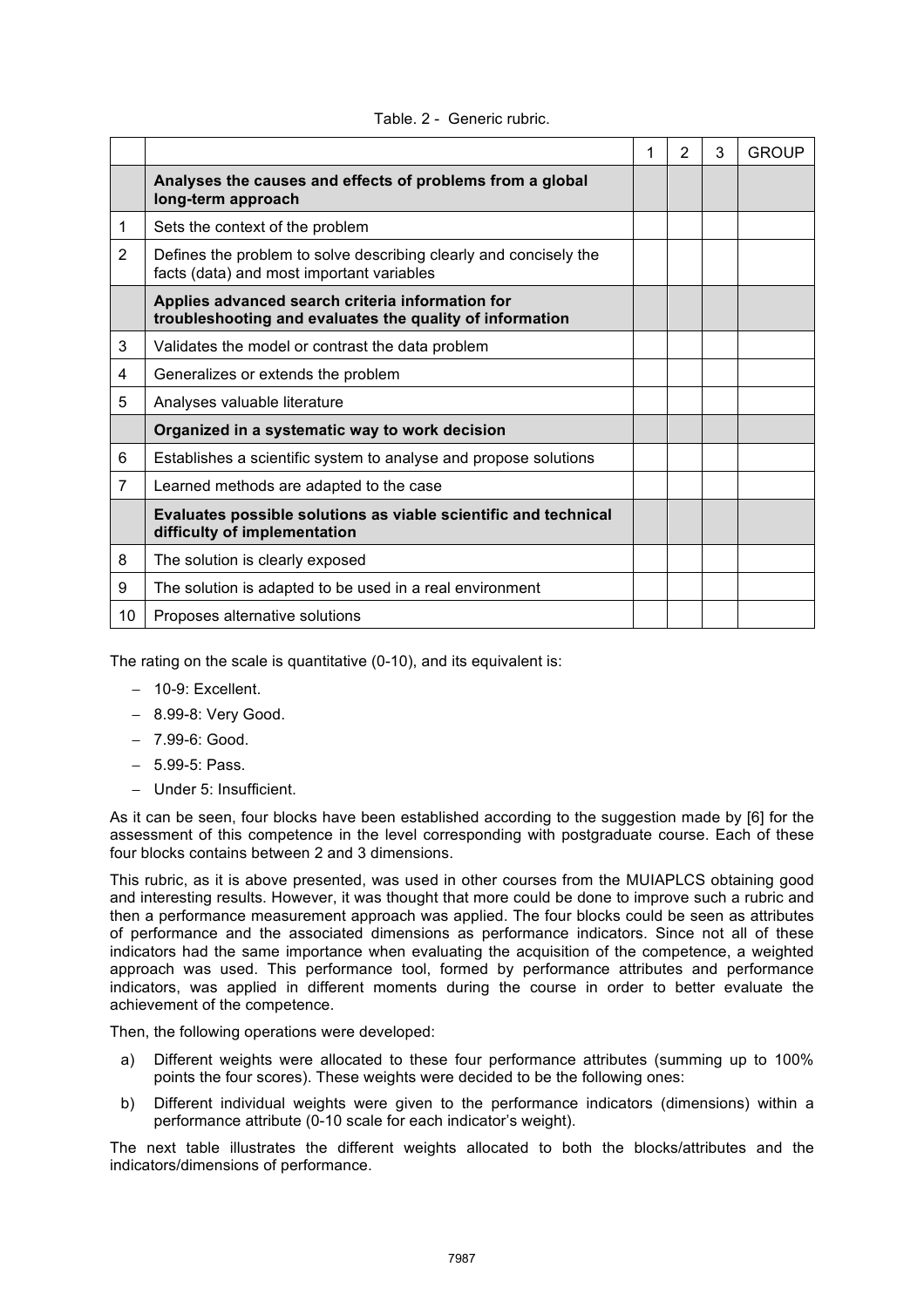|                |                                                                                                                    | <b>GROUP</b> |
|----------------|--------------------------------------------------------------------------------------------------------------------|--------------|
|                | Analyses the causes and effects of problems from a global long-term<br>approach (10%)                              |              |
| 1              | Sets the context of the problem (7)                                                                                |              |
| $\overline{2}$ | Defines the problem to solve describing clearly and concisely the facts (data)<br>and most important variables (9) |              |
|                | Applies advanced search criteria information for troubleshooting and<br>evaluates the quality of information (25%) |              |
| 3              | Validates the model or contrast the data problem (7)                                                               |              |
| 4              | Generalizes or extends the problem (8)                                                                             |              |
| 5              | Analyses valuable literature (9)                                                                                   |              |
|                | Organized in a systematic way to work decision (35%)                                                               |              |
| 6              | Establishes a scientific system to analyse and propose solutions (10)                                              |              |
| 7              | Learned methods are adapted to the case (8)                                                                        |              |
|                | Evaluates possible solutions as viable scientific and technical difficulty of<br>implementation (30%)              |              |
| 8              | The solution is clearly exposed (9)                                                                                |              |
| 9              | The solution is adapted to be used in a real environment (10)                                                      |              |
| 10             | Proposes alternative solutions (7)                                                                                 |              |

#### Table 3 - Weighted rubric.

Then, in order to obtain an attribute/block final score it should be proceed as follows:

- Fill-in the score for each performance indicator/dimension following a 0-10 scale.
- Multiplies the performance indicator score by the individual weight allocated to such indicator.
- Sum all the results of these multiplications, obtaining the global score for a specific performance attribute.
- Multiply the global score by the performance attribute weight and the number of performance indicators/dimensions of the performance attribute divides the result.

Once that this procedure has been followed, a final weighted score of the transversal competence under study is worked out by summing the four final scores calculated with the above procedure. This weighted approach is flexible and allows to easily introducing changes in the weights of both the four performance attributes/blocks and the performance indicators/dimensions. The next point presents the main results obtained of applying this weighted approach to a course of the MUIAPLCS.

## **4 ANALYSIS OF RESULTS**

### **4.1 Using the weighted rubric**

The use of a rubric will provide the situation of the acquisition of the transversal competency in a certain moment. Therefore, it will be desirable to apply in different moments of the course, providing a basis for comparison and better information. This comparison will be able to be made not only within a group but also between groups of different academic years; additionally, comparisons will also be made between different courses of the MUIAPLCS. Such a inter and intra course measurement will provide data and information that right now is missing in the MUIAPLCS regarding assessment of achievement of transversal competencies.

It is also important to highlight the importance of properly communicate and transmit the essence and structure of the weighted rubric to students; usually, they could see all related with measurement as a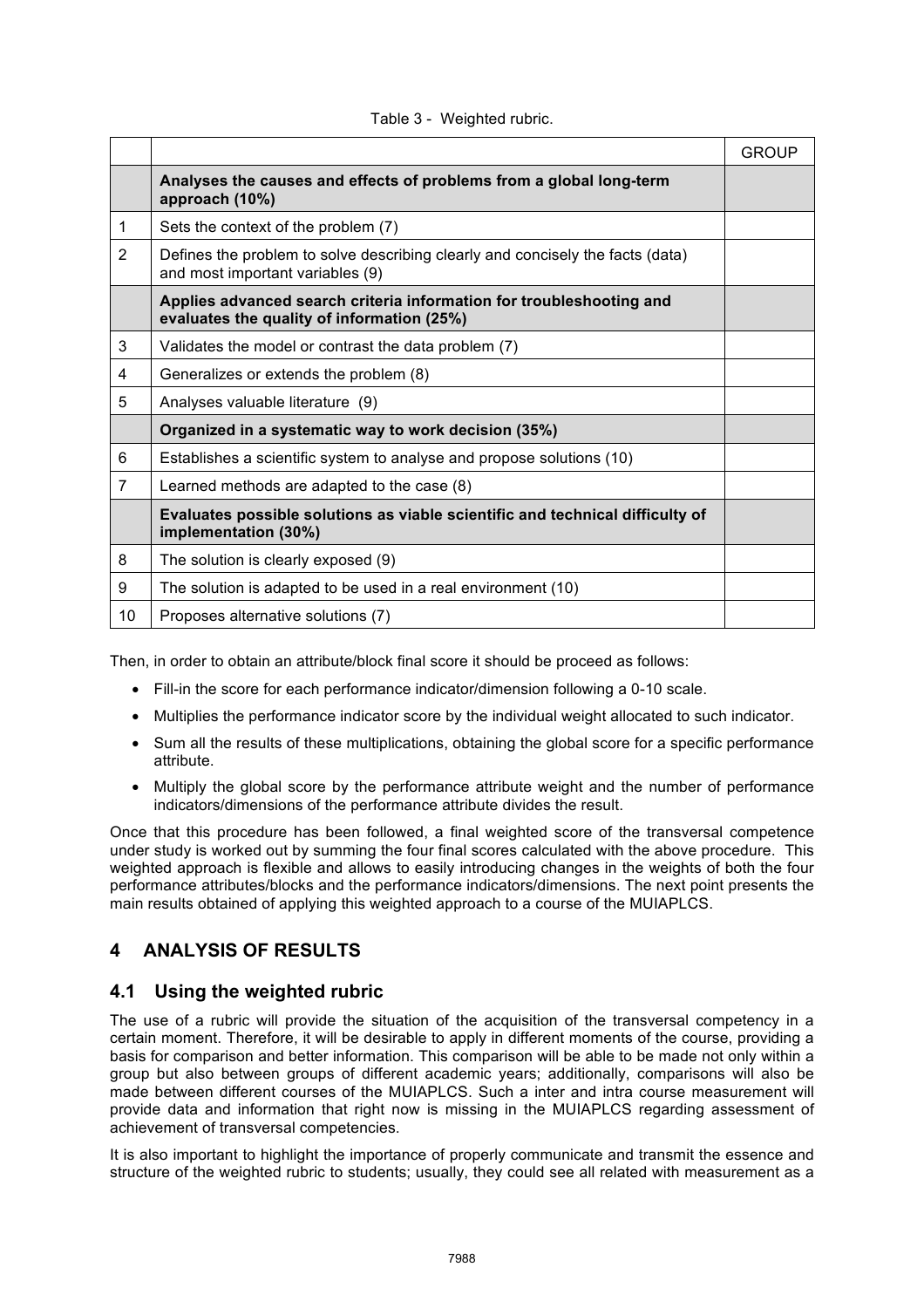control tool with possible negative connotations; docents must deliver the appropriate actions to avoid this, as otherwise the final purpose of the assessment process would not be properly reached.

## **4.2 Results reached**

The weighed rubric was applied to the course called "Management of Performance Management", which counted with 27 students. It was applied twice to 2 different group activities. The first activity was about defining strategic objectives, derived from a given strategic line, for different supply chains. This activity was orally defended by the different groups. The second activity was conducting a correlation analysis between some KPIs given and posterior analysis of the cause-effect relationships identified. The students summarised their works on an executive Word report.

|                                                                                                                    | Activity1 | Activity2 |
|--------------------------------------------------------------------------------------------------------------------|-----------|-----------|
| Analyses the causes and effects of problems from a global long-term approach (10%)                                 | 6,1       | 5,7       |
| Sets the context of the problem (7)                                                                                | 7,0       | 8,0       |
| Defines the problem to solve describing clearly and concisely the facts (data) and most important variables<br>(9) | 8,0       | 6,5       |
| Applies advanced search criteria information for troubleshooting and evaluates the quality of<br>information (25%) | 13,4      | 15,0      |
| Validates the model or contrast the data problem (7)                                                               | 6,0       | 7,0       |
| Generalizes or extends the problem (8)                                                                             | 7,0       | 8,0       |
| Analyses valuable literature (9)                                                                                   | 7,0       | 7,5       |
| Organized in a systematic way to work decision (35%)                                                               | 23,8      | 24,2      |
| Establishes a scientific system to analyse and propose solutions (10)                                              | 8,0       | 7,0       |
| Learned methods are adapted to the case (8)                                                                        | 7,0       | 8,5       |
| Evaluates possible solutions as viable scientific and technical difficulty of implementation (30%)                 | 19,6      | 20,7      |
| The solution is clearly exposed (9)                                                                                | 7,0       | 7.5       |
| The solution is adapted to be used in a real environment (10)                                                      | 7,0       | 8,0       |
| Proposes alternative solutions (7)                                                                                 | 9,0       | 8,5       |
| <b>TOTAL</b>                                                                                                       | 62,9      | 65,6      |

|  |  |  |  |  | Table 4 - Mean results achieved with the application of the weighted rubric. |  |  |  |
|--|--|--|--|--|------------------------------------------------------------------------------|--|--|--|
|--|--|--|--|--|------------------------------------------------------------------------------|--|--|--|

As it can be seen in Table 4, the assessment of the first activity output a total score of 62,9 points whereas the second scored 65,6 points. It can be stated that the students achieved in a higher degree the transversal competency under study in the second activity. This can be due to the own nature of the activity, which was more quantitative than the first one. In any case, this weighted rubric allows partial comparisons between performance attributes; for example, the performance attribute 1 was better achieved in the first activity than in the second one.

## **5 ANALYSIS OF RESULTS**

This paper has presented a weighted rubric in order to measure the achievement of a transversal competency called Analysis and Problem Solving in a Master course named "Management of Performance Management", which counted with 27 students.

Such a weighted rubric defined both performance attributes, which were formed with different KPIs/dimensions. This rubric allowed to allocate relative total weights to each one of these performance attributes and also allocate some relative weights to KPIs inside the performance attributes. It is a flexible rubric in the way that weights are easy to be changed for both attributes and KPIs.

This weighted rubric complements the classic approach where usually the same weight was given to all the performance attributes and dimensions. It allows a more detailed comparison when comparing to what extent different activities carried out by the students have lead to the acquisition of the transversal competency.

In future research activities, it should be convenient to apply this weighted rubric to other courses and associated activities in order to have historical data and being therefore able to conduct more analyses.